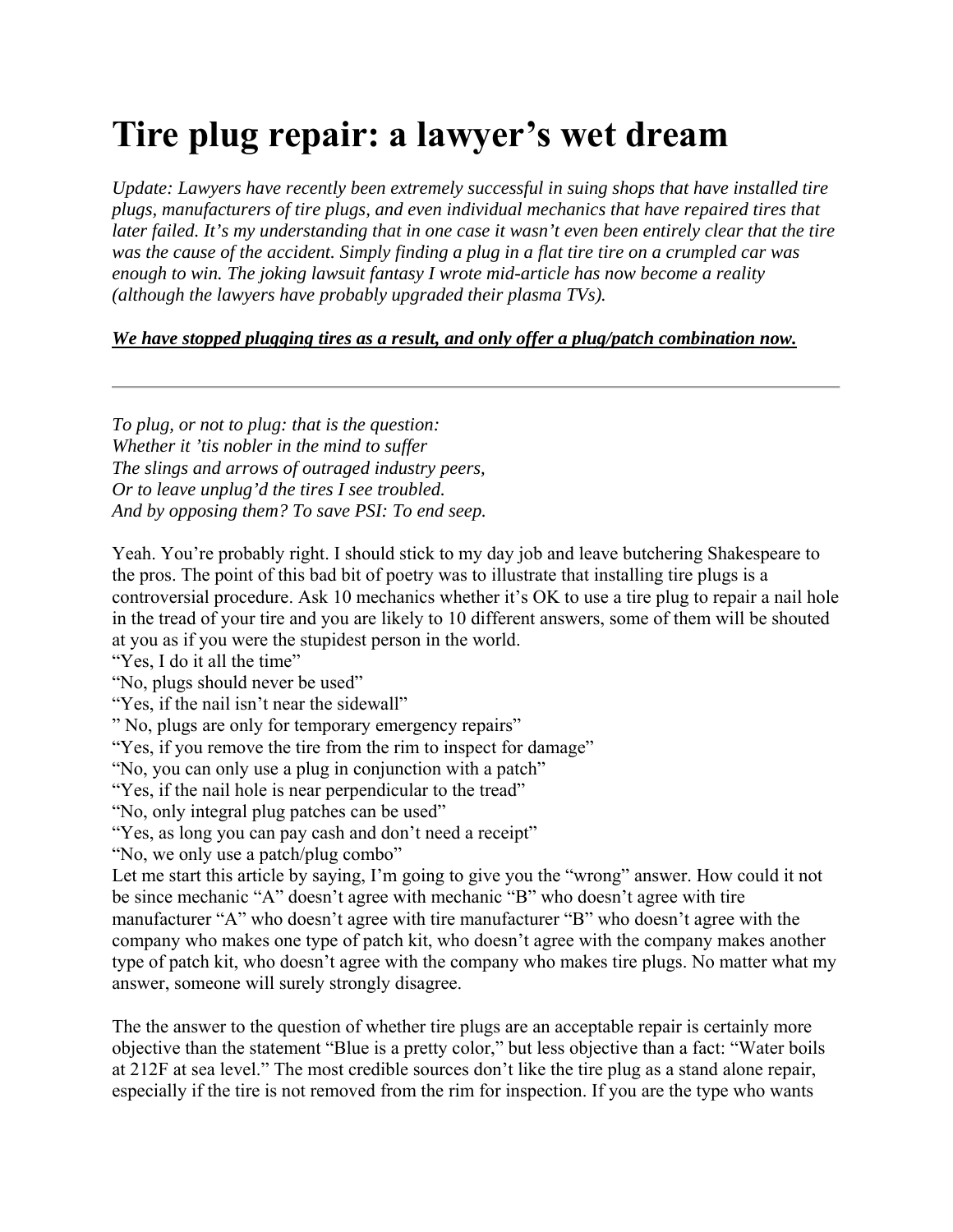the best quality repair, regardless of cost, I'm convinced that the integral plug-patches are the \*best\* repair option. If that's you, well, congratulations on your financial success, and I'd be more than happy to install a costly plug-patch and help you redistribute some of your wealth (into my pocket). But what about the customer who's struggling to make ends meet, or would rather spend money on their kid's piano lessons than on the very best tire repair? Should we tell them about how professional we are and how we don't do nonstandard repairs, and how their tire could lose pressure and crash killing their whole family (failing to mention, of course, that they could run over a nail on their way out the driveway after getting an expensive patch repair, and that it's extremely unlikely a tire leak will result in their death, or any other adverse outcome other than a flat tire)? Should we worry so much about the ever-so-faint possibility of a lawsuit that we refuse to do tire plugs for customers, even though every mechanic working here has used tire plugs on their own cars? I'd rather leave the scare tactics and stonewalling to the professionals out there. We just want to fix cars as a means of supporting ourselves.

Before we knew better, we pulled nails from tires and installed tire plugs from the outside of the tread in, without removing the tire from the rim. Now that we know better, we do the exact same thing several times per day. Why? Because after many years of installing tire plugs on whole wheel assemblies, and 99 out of 100 working perfectly, we're pretty confident tire plugs will make a good permanent repair for certain types of punctures. At one point my wife's car had 5 tire plugs in its 4 tires, all installed from the outside in, without removing the tire from the rim, and yes, I do love her, and no, none of the plugs ever failed.

The Rubber Manufacturers Association states that a tire driven low on pressure (as a tire likely might have been if it had a nail hole) can develop damage to the carcass that can not be detected and could cause rapid air loss (a blowout). But they're not talking about a tire with a hole, they're talking about a tire that is just low on air! If we took that statement to the extreme, how would the "professional" mechanic handle a low tire? Mechanic: "Ms. Smith, we found one of your tires was low on pressure". Ms. Smith: " Oh. Thanks. Did you fill it up?" Mechanic: " Why no, that would be unprofessional! We replaced it. We wouldn't want invisible carcass damage to cause a blow out!" Silly isn't it? I'm not trying to say the RMA is wrong. They no doubt know more about tires than I ever will. I just want to temper their recommendations with a little personal experience and common sense. The RMA also says 88% of the tire repairs they found when examining used tires were "improperly done". We may be doing tire repairs wrong, but so is the majority of the industry, whether they are aware of it or not.

Let's face it — sometimes tires go flat! Sometimes it's because a repair didn't work. Sometimes it's because the tire was under-inflated Sometimes it's because the tire was overloaded. Sometimes it's because there was something sharp on the road and you drove over it. Does it really matter why? If you get a flat, are you going to install the spare and continue on with your commute? Or do you have the fantasy of hiring a company that does failure analysis and a team of lawyers to avenge your lateness to work and grease smudged shirt? Yeah, that's it. I can see it in my minds eye…. It's like an episode of CSI, your team of beautiful lawyers will argue the improper repair caused the low pressure that caused the structural failure that caused the blowout, against another team of lawyers that will argue the improper repair was holding and the carcass damage from the low pressure was caused by the driving done with low pressure caused by the original injury before the repair. All this will take place in a courtroom full of plasma TVs